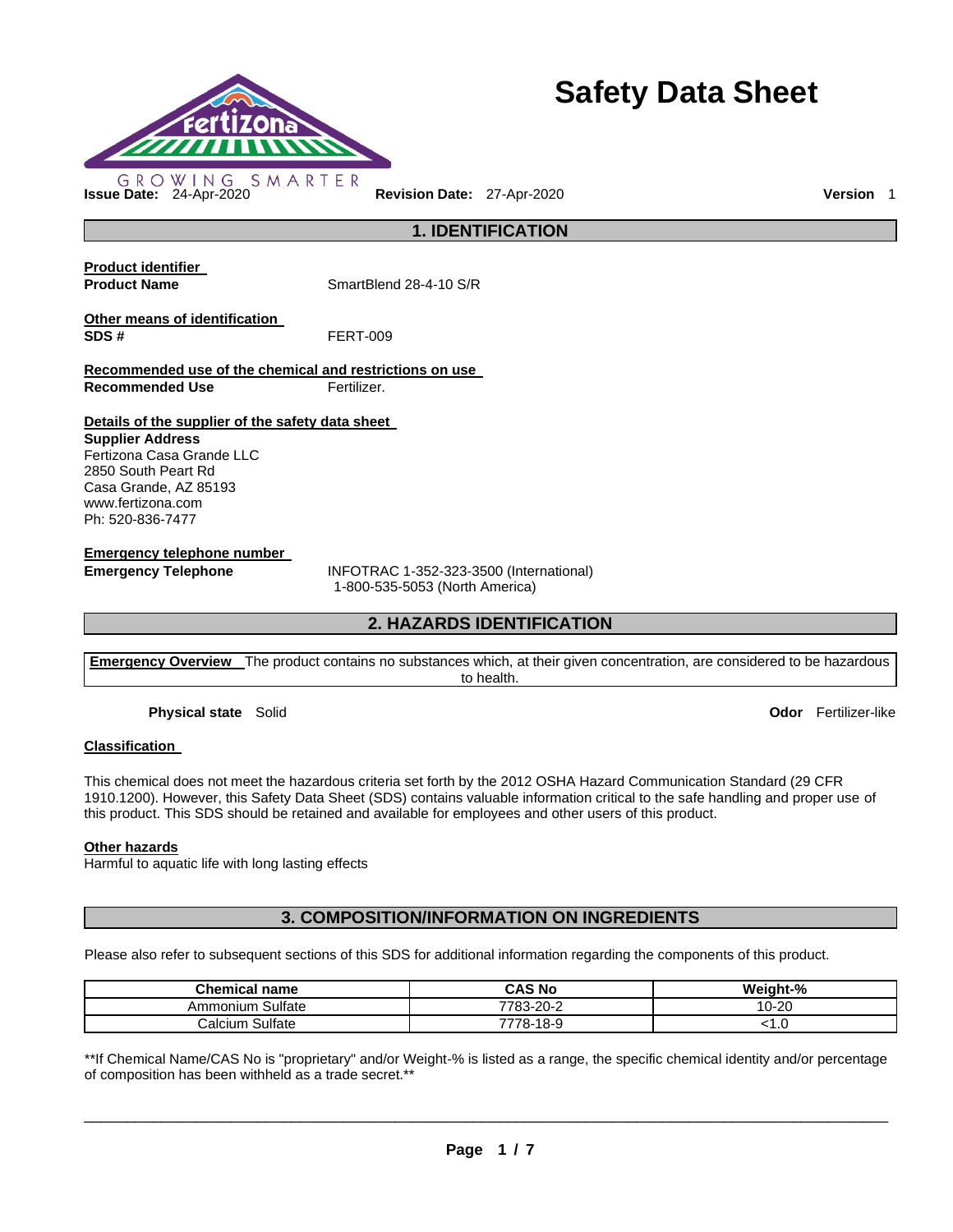# \_\_\_\_\_\_\_\_\_\_\_\_\_\_\_\_\_\_\_\_\_\_\_\_\_\_\_\_\_\_\_\_\_\_\_\_\_\_\_\_\_\_\_\_\_\_\_\_\_\_\_\_\_\_\_\_\_\_\_\_\_\_\_\_\_\_\_\_\_\_\_\_\_\_\_\_\_\_\_\_\_\_\_\_\_\_\_\_\_\_\_\_\_ **4. FIRST AID MEASURES**

# **Description of first aid measures**

| <b>General Advice</b>     | Provide this SDS to medical personnel for treatment.                                                                                                                                          |
|---------------------------|-----------------------------------------------------------------------------------------------------------------------------------------------------------------------------------------------|
| <b>Eye Contact</b>        | Rinse cautiously with water for several minutes. Remove contact lenses, if present and<br>easy to do. Continue rinsing. If eye irritation persists: Get medical advice/attention.             |
| <b>Skin Contact</b>       | Wash with plenty of water. Take off contaminated clothing. Wash contaminated clothing<br>before reuse. If skin irritation persists, call a physician.                                         |
| <b>Inhalation</b>         | Remove exposed individual(s) to fresh air for 20 minutes. Consult a physician/poison center<br>if individual's condition declines or if symptoms persist.                                     |
| Ingestion                 | Rinse mouth. Do NOT induce vomiting. Drink 1 or 2 glasses of water. Never give anything<br>by mouth to an unconscious person. Call a poison center or doctor/physician if you feel<br>unwell. |
|                           | Most important symptoms and effects, both acute and delayed                                                                                                                                   |
| <b>Symptoms</b>           | Causes serious eye irritation. May be harmful if swallowed. May cause skin irritation.                                                                                                        |
|                           | Indication of any immediate medical attention and special treatment needed                                                                                                                    |
| <b>Notes to Physician</b> | Treat symptomatically.                                                                                                                                                                        |

# **5. FIRE-FIGHTING MEASURES**

#### **Suitable Extinguishing Media**

Use extinguishing measures that are appropriate to local circumstances and the surrounding environment.

#### **Unsuitable Extinguishing Media** Not determined.

#### **Specific Hazards Arising from the Chemical**

Product is not flammable.

### **Hazardous combustion products** Carbon oxides.

# **Protective equipment and precautions for firefighters**

As in any fire, wear self-contained breathing apparatus pressure-demand, MSHA/NIOSH (approved or equivalent) and full protective gear.

# **6. ACCIDENTAL RELEASE MEASURES**

# **Personal precautions, protective equipment and emergency procedures**

| <b>Personal Precautions</b>                          | Wear protective clothing as described in Section 8 of this safety data sheet. Ventilate area<br>of leak or spill.              |
|------------------------------------------------------|--------------------------------------------------------------------------------------------------------------------------------|
| <b>Environmental precautions</b>                     |                                                                                                                                |
| <b>Environmental precautions</b>                     | Do not allow into any sewer, on the ground or into any body of water. See Section 12 for<br>additional Ecological Information. |
| Methods and material for containment and cleaning up |                                                                                                                                |

# **Methods for Containment** Prevent further leakage or spillage if safe to do so.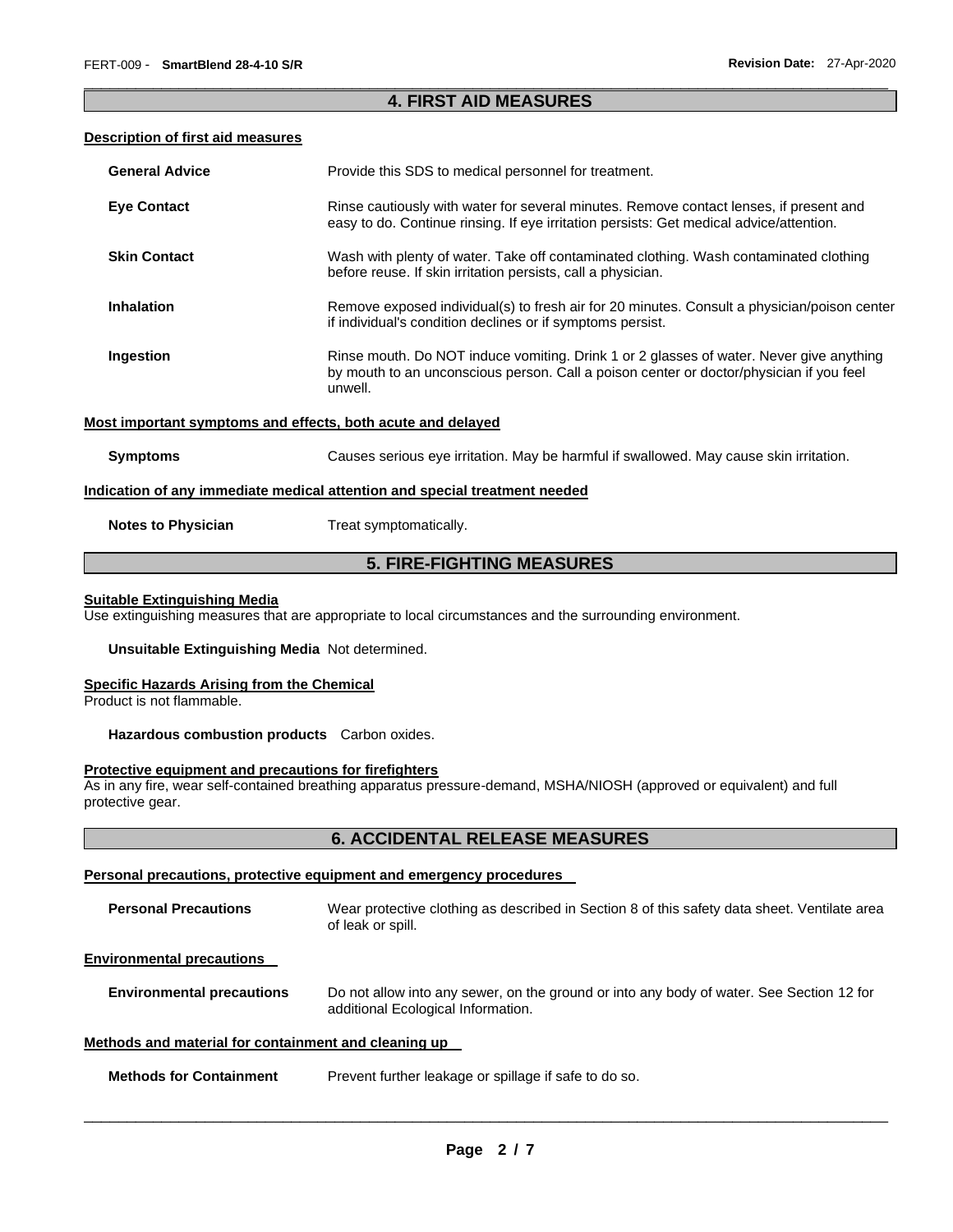\_\_\_\_\_\_\_\_\_\_\_\_\_\_\_\_\_\_\_\_\_\_\_\_\_\_\_\_\_\_\_\_\_\_\_\_\_\_\_\_\_\_\_\_\_\_\_\_\_\_\_\_\_\_\_\_\_\_\_\_\_\_\_\_\_\_\_\_\_\_\_\_\_\_\_\_\_\_\_\_\_\_\_\_\_\_\_\_\_\_\_\_\_ **Methods for Clean-Up Avoid creating dust. Reclaim where possible. Sweep up and shovel into suitable containers** for disposal. For waste disposal, see section 13 of the SDS.

# **7. HANDLING AND STORAGE**

#### **Precautions for safe handling**

**Advice on Safe Handling** Avoid generation of dust. Wear eye/face protection. Wear protective gloves/protective clothing. Do not eat, drink or smoke when using this product. Use personal protection recommended in Section 8. Wash face, hands and any exposed skin thoroughly after handling. Avoid breathing dusts. Use only in well ventilated areas. Observe precautions found on the label.

**Conditions for safe storage, including any incompatibilities**

**Storage Conditions Keep containers tightly closed in a dry, cool and well-ventilated place.** 

**Incompatible Materials Strong oxidizing agents. Strong acids. Strong bases.** 

# **8. EXPOSURE CONTROLS/PERSONAL PROTECTION**

#### **Exposure Guidelines**

| <b>Chemical name</b> | <b>ACGIH TLV</b>                   | <b>OSHA PEL</b>                    | <b>NIOSH IDLH</b>                      |
|----------------------|------------------------------------|------------------------------------|----------------------------------------|
| Calcium Sulfate      | TWA: $10 \text{ mg/m}^3$ inhalable | TWA: 15 mg/m $^3$<br>total dust    | TWA: $10 \text{ mg/m}^3$<br>total dust |
| 7778-18-9            | particulate matter                 | TWA: $5 \text{ mg/m}^3$ respirable | TWA: 5 mg/m $^3$<br>respirable dust    |
|                      |                                    | fraction                           |                                        |
|                      |                                    | (vacated) TWA: $15 \text{ mg/m}^3$ |                                        |
|                      |                                    | (vacated) TWA: $5 \text{ mg/m}^3$  |                                        |
|                      |                                    | respirable fraction                |                                        |

#### **Appropriate engineering controls**

| <b>Engineering Controls</b>     | Maintain eye wash fountain and quick-drench facilities in work area.                                                                                                                                                                                                                                                                  |  |
|---------------------------------|---------------------------------------------------------------------------------------------------------------------------------------------------------------------------------------------------------------------------------------------------------------------------------------------------------------------------------------|--|
|                                 | Individual protection measures, such as personal protective equipment                                                                                                                                                                                                                                                                 |  |
| <b>Eve/Face Protection</b>      | Safety glasses as a minimum for protection. Refer to 29 CFR 1910.133 for eye and face<br>protection regulations.                                                                                                                                                                                                                      |  |
| <b>Skin and Body Protection</b> | Wear protective gloves and protective clothing. Refer to 29 CFR 1910.138 for appropriate<br>skin and body protection.                                                                                                                                                                                                                 |  |
| <b>Respiratory Protection</b>   | If necessary, wear a MSHA/NIOSH-approved respirator. Refer to 29 CFR 1910.134 for<br>respiratory protection requirements.                                                                                                                                                                                                             |  |
|                                 | <b>General Hygiene Considerations</b> Avoid contact with skin, eyes and clothing. After handling this product, wash hands before<br>eating, drinking, or smoking. If contact occurs, remove contaminated clothing. If needed,<br>take first aid action shown on section 4 of this SDS. Launder contaminated clothing before<br>reuse. |  |

# **9. PHYSICAL AND CHEMICAL PROPERTIES**

# **Information on basic physical and chemical properties**

| <b>Physical state</b> |
|-----------------------|
| Appearance            |
| Color                 |

**Solid** 

**Apple determined Modor Codor Contains the Codor Contains Tertilizer-like**<br> **Apple 2005 Threshold** Mot determined Codor **Threshold** Not determined **Color** Not determined **Odor Threshold** Not determined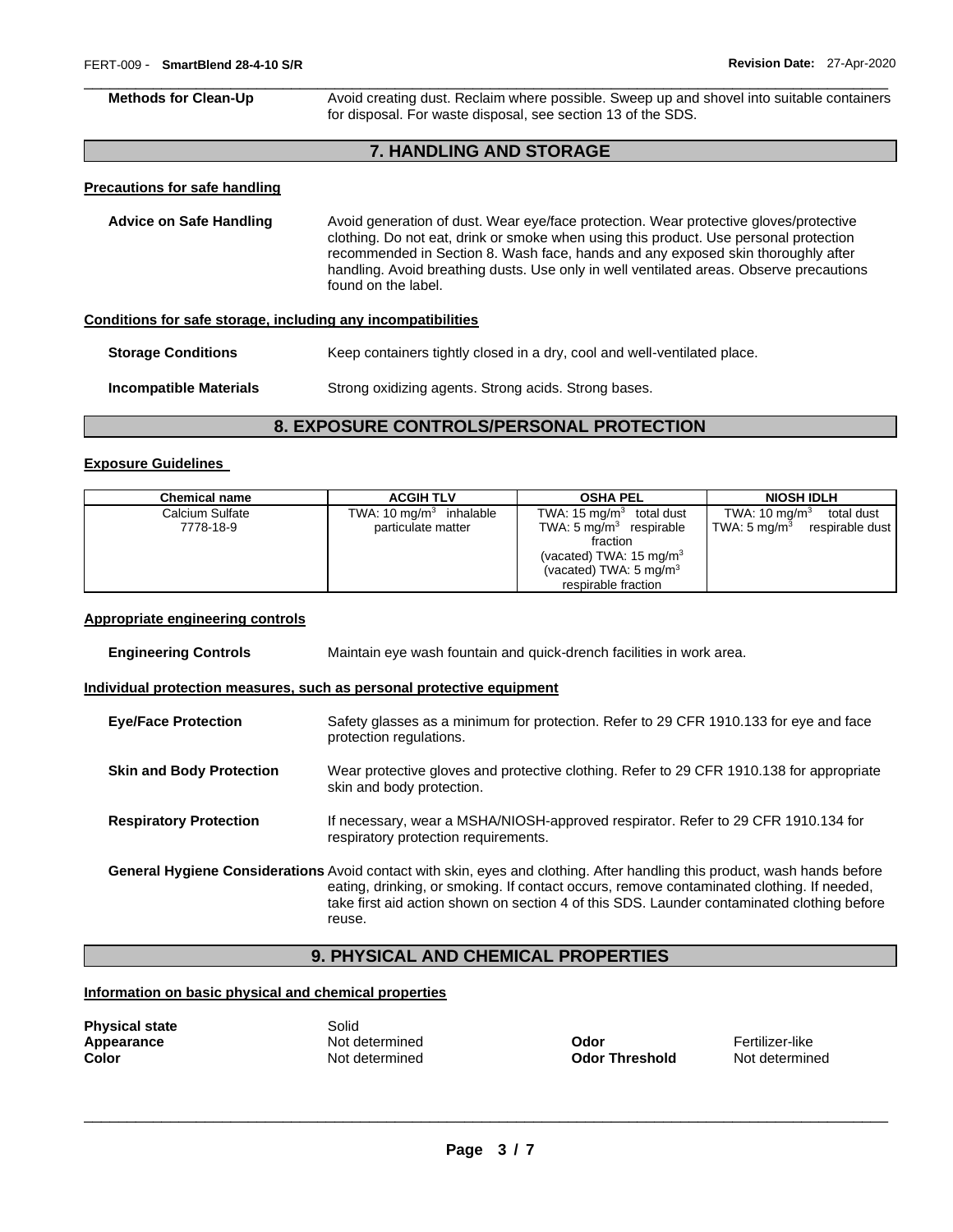| <b>Property</b>                           | Values           | Remarks<br>• Method |  |
|-------------------------------------------|------------------|---------------------|--|
| рH                                        | Not determined   |                     |  |
| Melting point / freezing point            | Not determined   |                     |  |
| Boiling point / boiling range             | Not determined   |                     |  |
| <b>Flash point</b>                        | Not determined   |                     |  |
| <b>Evaporation Rate</b>                   | Not determined   |                     |  |
| <b>Flammability (Solid, Gas)</b>          | Not determined   |                     |  |
| <b>Flammability Limit in Air</b>          |                  |                     |  |
| Upper flammability or explosive<br>limits | Not determined   |                     |  |
| Lower flammability or explosive<br>limits | Not determined   |                     |  |
| <b>Vapor Pressure</b>                     | Not determined   |                     |  |
| <b>Vapor Density</b>                      | Not determined   |                     |  |
| <b>Relative Density</b>                   | Not determined   |                     |  |
| <b>Water Solubility</b>                   | Soluble in water |                     |  |
| Solubility in other solvents              | Not determined   |                     |  |
| <b>Partition Coefficient</b>              | Not determined   |                     |  |
| <b>Autoignition temperature</b>           | Not determined   |                     |  |
| <b>Decomposition temperature</b>          | Not determined   |                     |  |
| <b>Kinematic viscosity</b>                | Not determined   |                     |  |
| <b>Dynamic Viscosity</b>                  | Not determined   |                     |  |
| <b>Explosive Properties</b>               | Not determined   |                     |  |
| <b>Oxidizing Properties</b>               | Not determined   |                     |  |

**10. STABILITY AND REACTIVITY** 

#### **Reactivity**

Not reactive under normal conditions.

#### **Chemical stability**

Stable under recommended storage conditions.

#### **Possibility of hazardous reactions**

None under normal processing.

#### **Conditions to Avoid**

Keep out of reach of children. Avoid generation of dust.

# **Incompatible materials**

Strong oxidizing agents. Strong acids. Strong bases.

# **Hazardous decomposition products**

None known based on information supplied.

# **11. TOXICOLOGICAL INFORMATION**

# **Information on likely routes of exposure**

**Product Information** 

| <b>Eye Contact</b>  | Causes serious eye irritation.                      |
|---------------------|-----------------------------------------------------|
| <b>Skin Contact</b> | Prolonged contact may cause redness and irritation. |
| <b>Inhalation</b>   | May cause irritation if inhaled.                    |
| Ingestion           | May cause discomfort if swallowed.                  |

\_\_\_\_\_\_\_\_\_\_\_\_\_\_\_\_\_\_\_\_\_\_\_\_\_\_\_\_\_\_\_\_\_\_\_\_\_\_\_\_\_\_\_\_\_\_\_\_\_\_\_\_\_\_\_\_\_\_\_\_\_\_\_\_\_\_\_\_\_\_\_\_\_\_\_\_\_\_\_\_\_\_\_\_\_\_\_\_\_\_\_\_\_

# **Remarks • Method**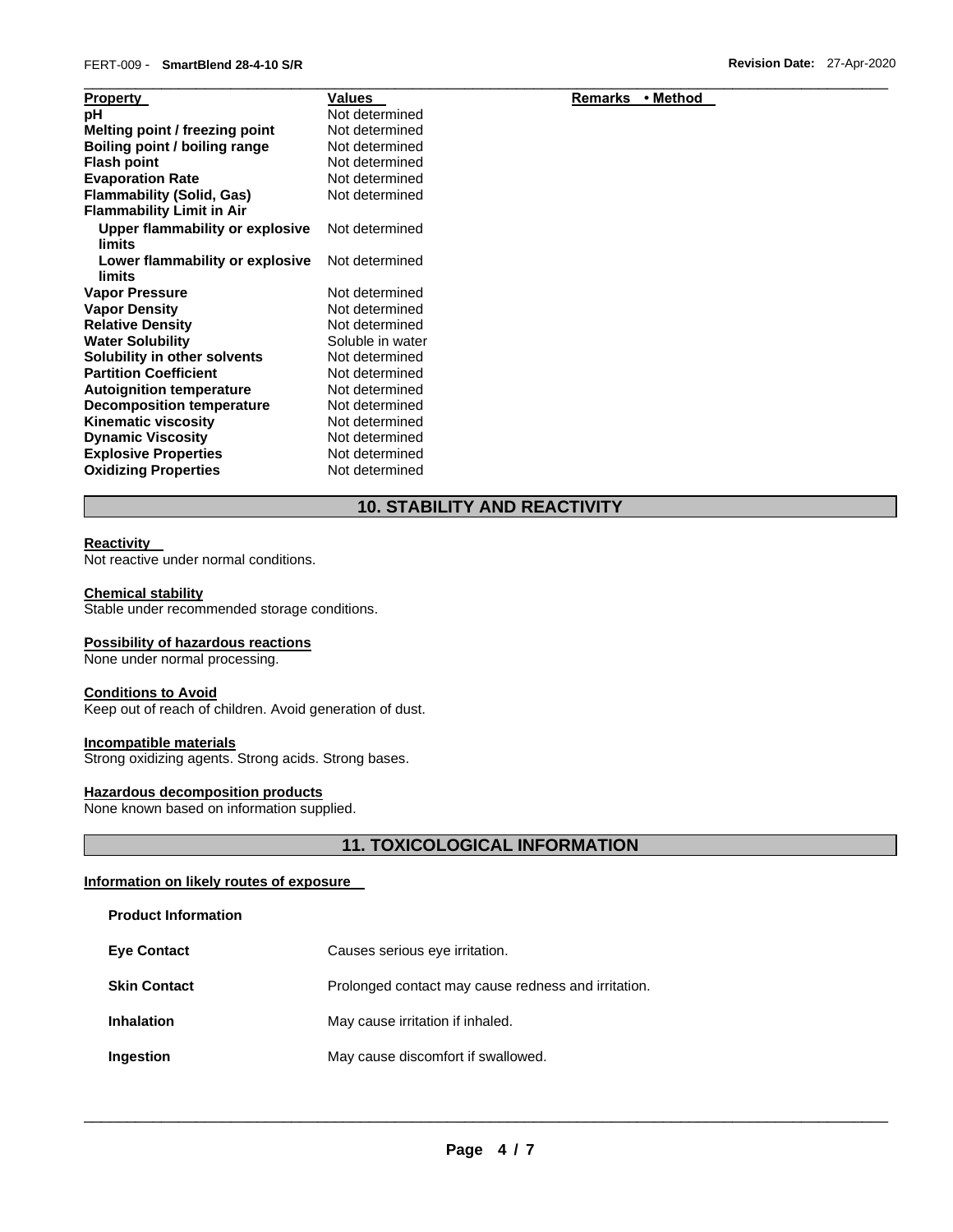# **Component Information**

| <b>Chemical name</b>    | Oral LD50              | <b>Dermal LD50</b>       | <b>Inhalation LC50</b> |
|-------------------------|------------------------|--------------------------|------------------------|
| Urea                    | Rat)<br>= 8471 mg/kg   | $\blacksquare$           | -                      |
| $57-13-6$               |                        |                          |                        |
| Ammonium Sulfate        | = 2840 mg/kg<br>Rat)   | $>$ 2000 mg/kg (Rat)     |                        |
| 7783-20-2               |                        |                          |                        |
| Potassium Chloride      | Rat)<br>$= 2600$ mg/kg | $\overline{\phantom{a}}$ | -                      |
| 7447-40-7               |                        |                          |                        |
| Mono-ammonium Phosphate | Rat)<br>= 5750 mg/kg   | (Rabbit)<br>> 7940 mg/kg | -                      |
| 7722-76-1               |                        |                          |                        |
| Calcium Sulfate         | Rat)<br>$>$ 3000 mg/kg |                          |                        |
| 7778-18-9               |                        |                          |                        |

\_\_\_\_\_\_\_\_\_\_\_\_\_\_\_\_\_\_\_\_\_\_\_\_\_\_\_\_\_\_\_\_\_\_\_\_\_\_\_\_\_\_\_\_\_\_\_\_\_\_\_\_\_\_\_\_\_\_\_\_\_\_\_\_\_\_\_\_\_\_\_\_\_\_\_\_\_\_\_\_\_\_\_\_\_\_\_\_\_\_\_\_\_

# **Symptoms related to the physical, chemical and toxicological characteristics**

**Symptoms** Please see section 4 of this SDS for symptoms.

### **Delayed and immediate effects as well as chronic effects from short and long-term exposure**

**Carcinogenicity** Based on the information provided, this product does not contain any carcinogens or potential carcinogens as listed by OSHA, IARC or NTP.

# **Numerical measures of toxicity**

#### **The following values are calculated based on chapter 3.1 of the GHS document** . **Oral LD50** 4,777.00 mg/kg

# **12. ECOLOGICAL INFORMATION**

# **Ecotoxicity**

Harmful to aquatic life with long lasting effects.

# **Component Information**

| <b>Chemical name</b>    | Algae/aquatic plants   | Fish                                 | Crustacea                            |
|-------------------------|------------------------|--------------------------------------|--------------------------------------|
| Urea                    |                        | 16200 - 18300: 96 h Poecilia         | 10000: 24 h Daphnia magna Straus     |
| $57-13-6$               |                        | reticulata mg/L LC50                 | mg/L EC50 3910: 48 h Daphnia         |
|                         |                        |                                      | magna mg/L EC50 Static               |
| Ammonium Sulfate        |                        | 250: 96 h Brachydanio rerio mg/L     | 14: 48 h Daphnia magna mg/L LC50     |
| 7783-20-2               |                        | LC50 32.2 - 41.9: 96 h               | 423: 24 h Daphnia magna mg/L         |
|                         |                        | Oncorhynchus mykiss mg/L LC50        | EC <sub>50</sub>                     |
|                         |                        | flow-through 18: 96 h Cyprinus       |                                      |
|                         |                        | carpio mg/L LC50 123 - 128: 96 h     |                                      |
|                         |                        | Poecilia reticulata mg/L LC50        |                                      |
|                         |                        | semi-static 460 - 1000: 96 h         |                                      |
|                         |                        | Leuciscus idus mg/L LC50 static      |                                      |
|                         |                        | 420: 96 h Brachydanio rerio mg/L     |                                      |
|                         |                        | LC50 semi-static 480: 96 h           |                                      |
|                         |                        | Brachydanio rerio mg/L LC50          |                                      |
|                         |                        | flow-through 126: 96 h Poecilia      |                                      |
|                         |                        | reticulata mg/L LC50 5.2 - 8.2: 96 h |                                      |
|                         |                        | Oncorhynchus mykiss mg/L LC50        |                                      |
|                         |                        | static 100: 96 h Pimephales          |                                      |
|                         |                        | promelas mg/L LC50                   |                                      |
| Potassium Chloride      | 2500: 72 h Desmodesmus | 1060: 96 h Lepomis macrochirus       | 83: 48 h Daphnia magna mg/L          |
| 7447-40-7               | subspicatus mg/L EC50  | mg/L LC50 static 750 - 1020: 96 h    | EC50 Static 825: 48 h Daphnia        |
|                         |                        | Pimephales promelas mg/L LC50        | magna mg/L EC50                      |
|                         |                        | static                               |                                      |
| Mono-ammonium Phosphate |                        | 85.9: 96 h Oncorhynchus mykiss       |                                      |
| 7722-76-1               |                        | mg/L LC50 static                     |                                      |
| Calcium Sulfate         |                        | 1970: 96 h Pimephales promelas       | 3200: 120 h Nitscheria linearis mg/L |
| 7778-18-9               |                        | mg/L LC50 static 2980: 96 h          | EC <sub>50</sub>                     |
|                         |                        | Lepomis macrochirus mg/L LC50        |                                      |
|                         |                        | static                               |                                      |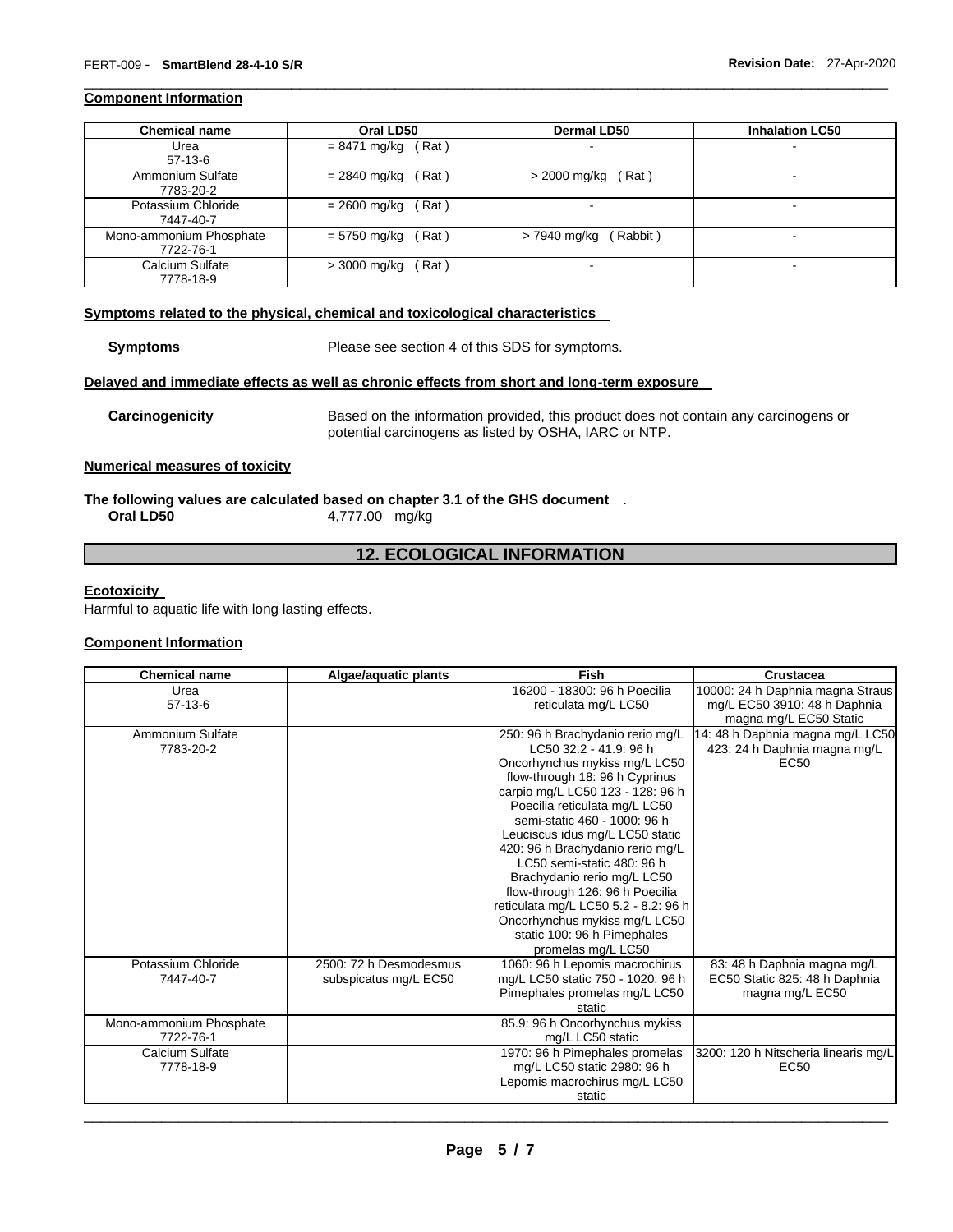# **Persistence/Degradability**

Not determined.

# **Bioaccumulation**

There is no data for this product.

# **Mobility**

| <b>Chemical name</b> | coefficient<br><b>Partition</b> |
|----------------------|---------------------------------|
| Ammonium Sulfate     | <u>.</u><br>−ບ. .               |
| ے۔20-7783-20<br>.    |                                 |

\_\_\_\_\_\_\_\_\_\_\_\_\_\_\_\_\_\_\_\_\_\_\_\_\_\_\_\_\_\_\_\_\_\_\_\_\_\_\_\_\_\_\_\_\_\_\_\_\_\_\_\_\_\_\_\_\_\_\_\_\_\_\_\_\_\_\_\_\_\_\_\_\_\_\_\_\_\_\_\_\_\_\_\_\_\_\_\_\_\_\_\_\_

# **Other Adverse Effects**

Not determined

# **13. DISPOSAL CONSIDERATIONS**

#### **Waste Treatment Methods**

| <b>Disposal of Wastes</b>     | Disposal should be in accordance with applicable regional, national and local laws and<br>regulations.                         |
|-------------------------------|--------------------------------------------------------------------------------------------------------------------------------|
| <b>Contaminated Packaging</b> | Disposal should be in accordance with applicable regional, national and local laws and<br>regulations.                         |
|                               | <b>14. TRANSPORT INFORMATION</b>                                                                                               |
|                               |                                                                                                                                |
| <b>Note</b>                   | Please see current shipping paper for most up to date shipping information, including<br>exemptions and special circumstances. |
| <b>DOT</b>                    | Not regulated                                                                                                                  |
| <b>IATA</b>                   | Not regulated                                                                                                                  |
| <b>IMDG</b>                   | Not regulated                                                                                                                  |

# **15. REGULATORY INFORMATION**

# **International Inventories**

| <b>Chemical name</b>    |                        | <b>TSCA TSCA Inventory DSL/NDSL EINECS/ELI</b> |            | <b>ENCS</b> | <b>IECSC</b> | <b>KECL</b> | <b>PICCS</b> | <b>AICS</b> |
|-------------------------|------------------------|------------------------------------------------|------------|-------------|--------------|-------------|--------------|-------------|
|                         |                        | <b>Status</b>                                  | <b>NCS</b> |             |              |             |              |             |
| Urea                    | $\lambda$              | <b>ACTIVE</b>                                  |            |             |              |             |              |             |
| Ammonium Sulfate        | $\checkmark$<br>$\sim$ | <b>ACTIVE</b>                                  |            |             |              |             |              |             |
| Potassium Chloride      | ⌒                      | <b>ACTIVE</b>                                  |            |             |              |             |              |             |
| Mono-ammonium Phosphate |                        | <b>ACTIVE</b>                                  |            |             |              |             |              |             |
| Iron saccharate         |                        |                                                |            |             |              |             |              |             |
| Calcium Sulfate         | ⌒                      | <b>ACTIVE</b>                                  |            |             |              |             |              |             |

#### **Legend:**

*TSCA - United States Toxic Substances Control Act Section 8(b) Inventory* 

*DSL/NDSL - Canadian Domestic Substances List/Non-Domestic Substances List* 

*EINECS/ELINCS - European Inventory of Existing Chemical Substances/European List of Notified Chemical Substances* 

*ENCS - Japan Existing and New Chemical Substances* 

*IECSC - China Inventory of Existing Chemical Substances* 

*KECL - Korean Existing and Evaluated Chemical Substances* 

*PICCS - Philippines Inventory of Chemicals and Chemical Substances* 

*AICS - Australian Inventory of Chemical Substances*